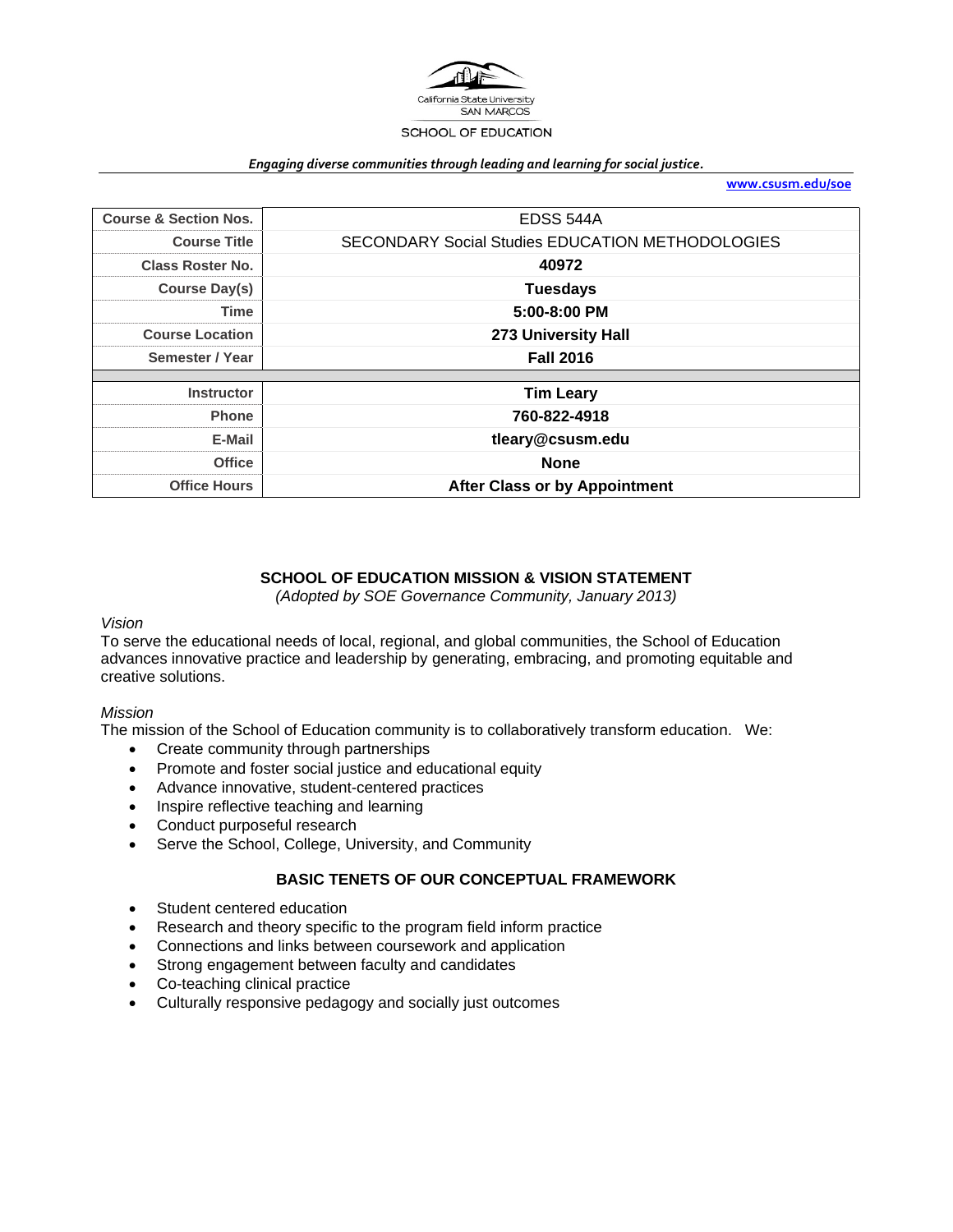# **TABLE OF CONTENTS**

| EDSS 544A and 546A SECONDARY ENGLISH/Social Studies METHODS Course CALENDAR8 |  |
|------------------------------------------------------------------------------|--|
|                                                                              |  |
|                                                                              |  |
| STRATEGIES NOTEBOOK TEMPLATE FOR 544A: DUE TUESDAY 11/17 BY 11:55 PM 10      |  |
|                                                                              |  |
|                                                                              |  |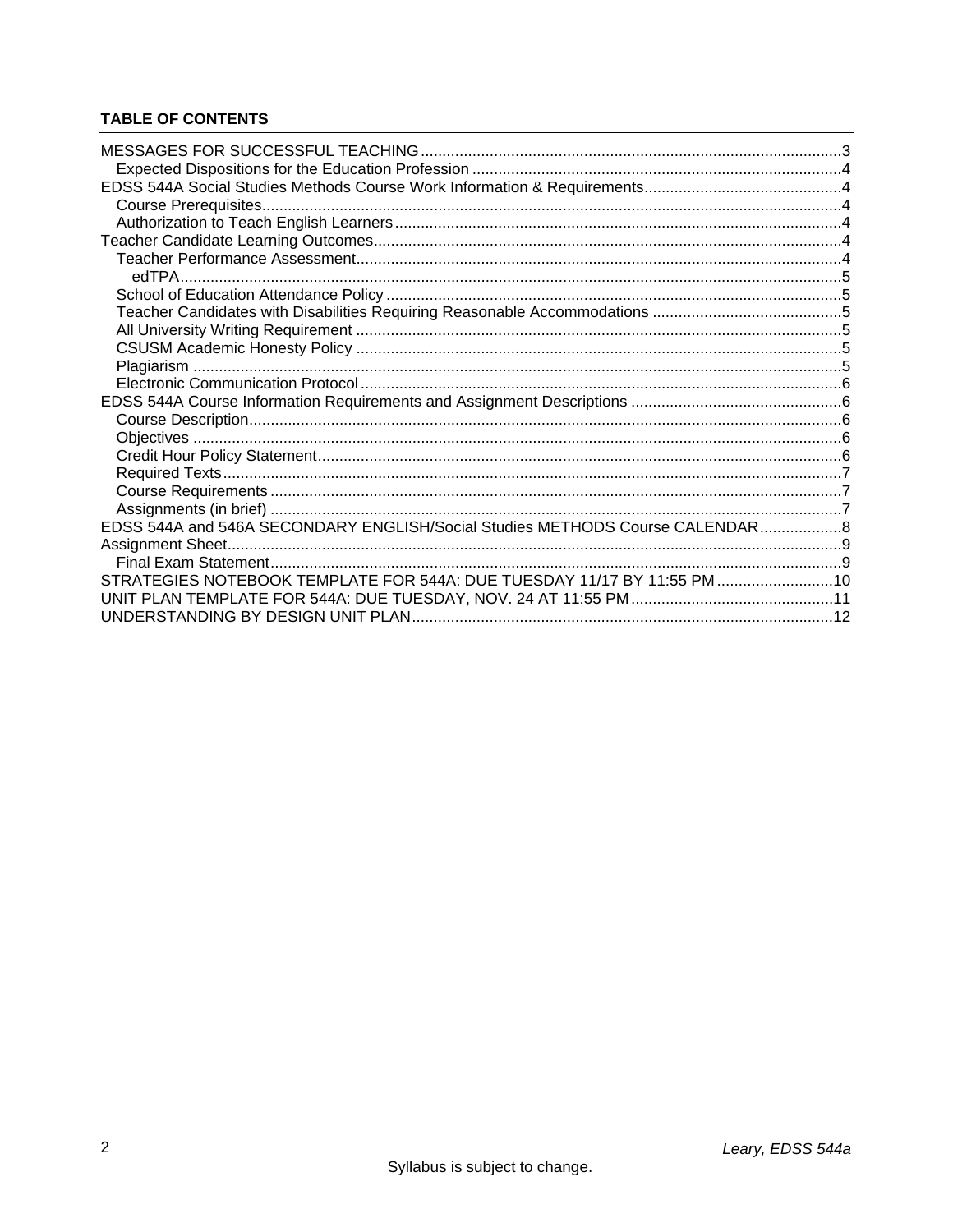## **MESSAGES FOR SUCCESSFUL TEACHING**

**This is a rigorous program and profession and you are fortunate to be here. Take pride in being part of the program you chose and realize that you represent CSUSM and the teaching profession at all times.** 

## **ATTITUDE IS EVERYTHING! Guiding principles:**

#### **1. All Students Can Learn.**

Teachers are responsible for the learning outcomes of every child. Tell your students you believe in them.

#### **2. Relationships are the Key to Success. Reputation is Everything. Perception is Reality. This is a year- long interview.**

Be a good colleague. Everyone you encounter may be your unofficial letters of recommendation. Social and Cooperative Skills are needed with students, colleagues, administrators, families and the community. The education community is very small. You never know who knows whom, or who can help you get your ideal teaching position. Candidates who do not understand this early-on may encounter barriers to getting hired. What you do EVERY day matters!

#### **3. It's not about you, it is all about your students.**

Learn who your students are, what they value, how they learn and how they feel validated and motivated to learn. Differentiate content, process and product based on each student's readiness learning profile and interests. Be respectful.

#### **4. Ensure social justice and equity.**

Teaching is a political act. Effective teachers are change agents. Supporting the status quo is supporting failure. Remember, you cannot change systems with the same practices and processes that were used to create them.

#### **5. Listen and learn.**

Pay attention to classroom and workplace discussion protocols. Listen and learn the culture of your school and the community context. Be respectful to your Cooperating Teacher, On-site Liaison and University Supervisor - they are your on-site support team!! Benefit from their expertise and experience. Learn the culture and the politics and develop a positive reputation to position yourself to transform education. At school meetings find ways to confirm and support, not challenge.

## **THE DAY TO DAY**……

## **6. If You Fail to Plan, You Plan to Fail. Be Prepared. Be reflective.**

You are expected to have a lesson plan for each and every day you teach. Evidence of learning should be monitored continuously and in a variety of ways. Reflect on what worked and what didn't work every period.

#### **7. Engaging Lessons/Activities and Your Positive Attitude Are The Best Management Approach. (refer to #1)**

"Idle hands are the devil's tools" (Chaucer's 'Tale of Melibee', c. 1386). If idleness is the root of mischief, then educators need to make sure they design engaging activities that take into account students' readiness levels, learning profiles and interests. If a lesson challenges students then they will not find ways to challenge you.

## **8. Do The Work. Step it Up. Try. Actions and Non-Actions Speak. Be present.**

You have to do the work. Push yourself to do your best. Be mindful of your actions, because they speak more than your words. Colleagues and students will judge you on what you do and do not do. A lack of action may reflect poorly on your effectiveness. Colleagues and students will look for evidence of your effectiveness. A lack of evidence can be perceived as

failure. If you observe a problem and do not act, you are sending the message that that action is approved.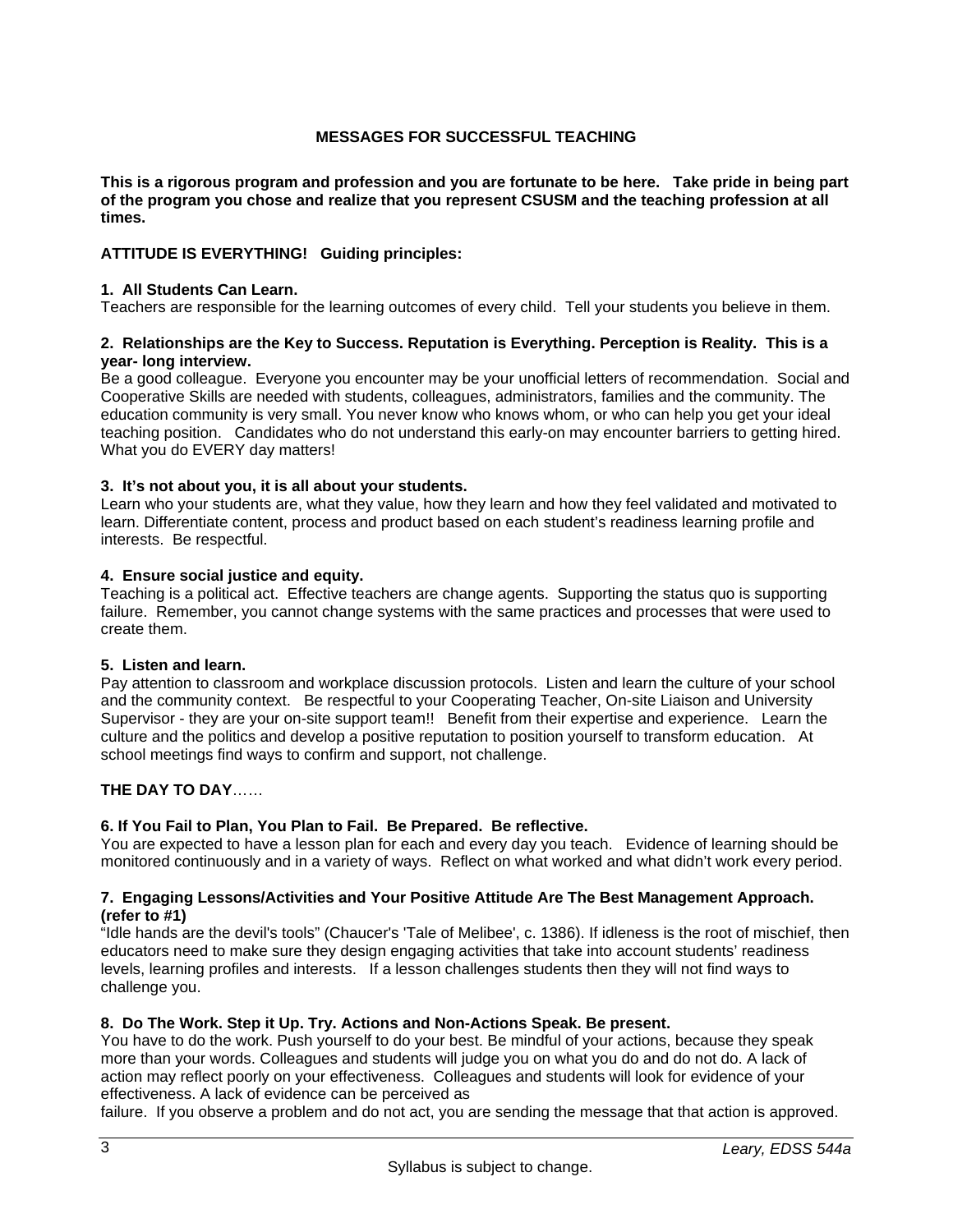## **AND FINALLY…..**

**9. Be Flexible.** 

Be open to and enthusiastic for learning (Disposition 6 & 8).

#### **10. Enjoy the Experience.**

Enjoy the developmental process. Have fun with the students. This profession can be life affirming.

#### **Expected Dispositions for the Education Profession**

Education is a profession that has, at its core, certain dispositional attributes that must be acquired and developed. Teaching and working with learners of all ages requires not only specific content knowledge and pedagogical skills, but positive attitudes about multiple dimensions of the profession. The School of Education has identified six dispositions that must be evident in teacher candidates: social justice and equity, collaboration, critical thinking, professional ethics, reflective teaching and learning, and life-long learning. These dispositions have observable actions that will be assessed throughout the preparation program. For each dispositional element, there are three levels of performance - *unacceptable*, *initial target*, and *advanced target*. The description and rubric for the three levels of performance offer measurable behaviors and examples.

The assessment is designed to provide candidates with ongoing feedback for their growth in professional dispositions and includes a self-assessment by the candidate. The dispositions and rubric are presented, explained and assessed in one or more designated courses in each program as well as in clinical practice. Based upon assessment feedback candidates will compose a reflection that becomes part of the candidate's Teaching Performance Expectation portfolio. Candidates are expected to meet the level of *initial target* during the program.

## **EDSS 544A SOCIAL STUDIES METHODS COURSE WORK INFORMATION & REQUIREMENTS**

## **Course Prerequisites**

Admission to the Single Subject Program, EDUC 350, EDUC 364, & EDUC 422

#### **Authorization to Teach English Learners**

This credential program has been specifically designed to prepare teachers for the diversity of languages often encountered in California public school classrooms. The authorization to teach English learners is met through the infusion of content and experiences within the credential program, as well as additional coursework. Teacher candidates successfully completing this program receive a credential with authorization to teach English learners. *(Approved by CCTC in SB 2042 Program Standards, August 02.)*

## **TEACHER CANDIDATE LEARNING OUTCOMES**

Teacher Candidates will be required to complete a Teaching Performance Assessment, show proof of Teacher Performance Expectations and complete critical assessment tasks- specific assignments for this course. It is the teacher candidates responsibility to understand expectations and complete assignments by stated due dates.

## **Teacher Performance Assessment**

Beginning July 1, 2008 all California credential candidates must successfully complete a state-approved Teacher Performance Assessment (TPA), as part of the credential program of preparation. During the 2015- 16 academic year the CSUSM credential programs will use either the CalTPA (California Teacher Performance Assessment) or the edTPA (Educative Teacher Performance Assessment).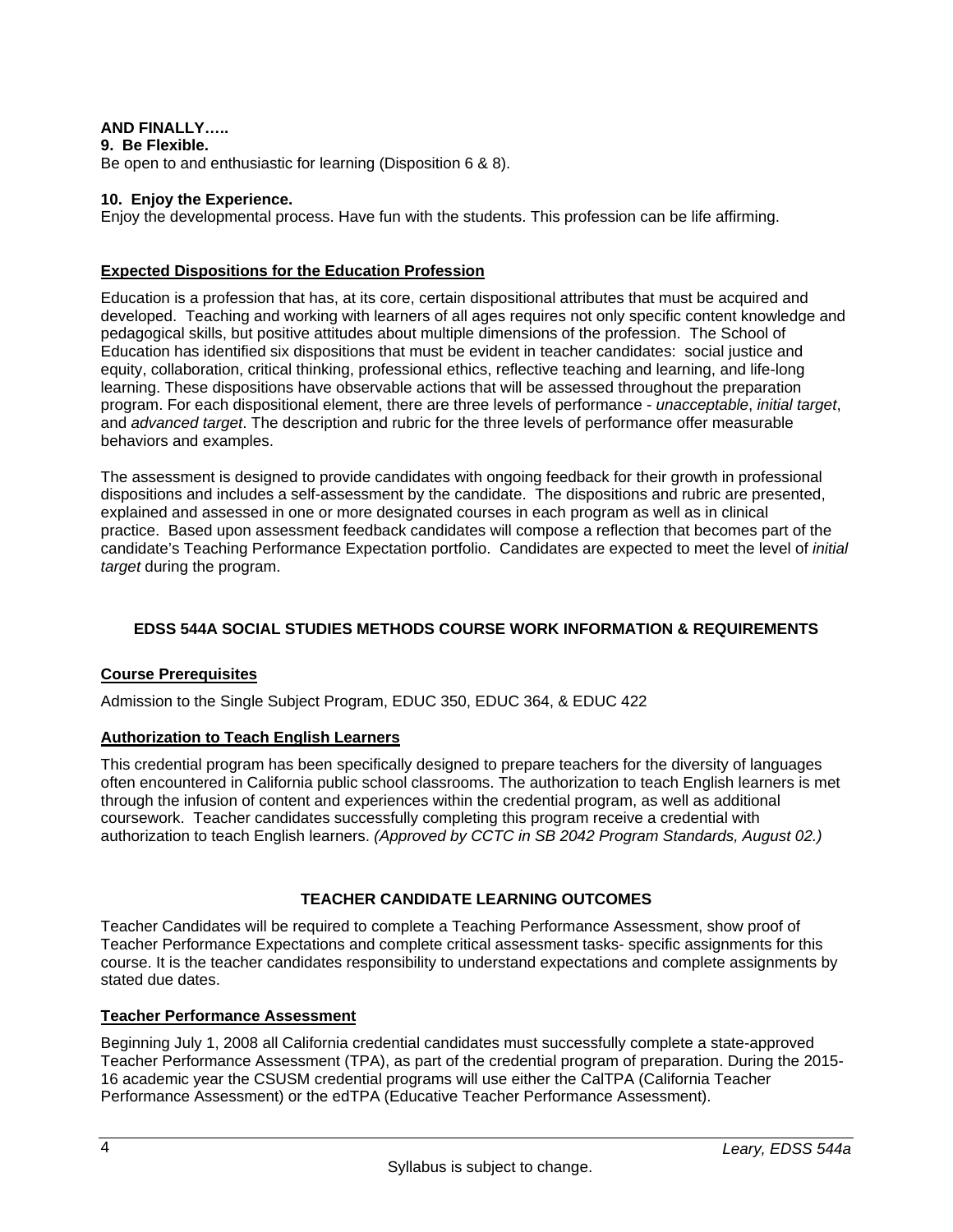## **edTPA**

Beginning in fall 2015, for newly entering initial candidates, the CSUSM assessment system is the edTPA. To assist with your successful completion of the edTPA, a capstone class is part of your curriculum. In this class edTPA related questions and logistical concerns are addressed. Additional support materials are available on the edTPA website: http://www.edtpa.com/PageView.aspx?f=GEN\_Candidates.html

## **School of Education Attendance Policy**

Due to the dynamic and interactive nature of courses in the School of Education, all teacher candidates are expected to attend all classes and participate actively. At a minimum, a teacher candidate must attend more than 80% of class time, or s/he will not receive a passing grade for the course. Should the teacher candidate have extenuating circumstances, s/he should contact the instructor as soon as possible. *(Adopted by the COE Governance Community, December, 1997.)*

#### **Teacher Candidates with Disabilities Requiring Reasonable Accommodations**

Teacher candidates with disabilities who require reasonable accommodations must be approved for services by providing appropriate and recent documentation to the Office of Disable Student Services (DSS). This office is located in Craven Hall 4300, and can be contacted by phone at (760) 750-4905, or TTY (760) 750- 4909. Teacher candidates authorized by DSS to receive reasonable accommodations should meet with their instructor during office hours or, in order to ensure confidentiality, in a more private setting.

## **All University Writing Requirement**

The writing requirement of 2500 words will be met through reading responses, teacher interview, strategy matrix, lesson plans and unit plan.

#### **CSUSM Academic Honesty Policy**

Students will be expected to adhere to standards of academic honesty and integrity, as outlined in the Student Academic Honesty Policy. All assignments must be original work, clear and error-free. All ideas/material that are borrowed from other sources must have appropriate references to the original sources. Any quoted material should give credit to the source and be punctuated accordingly.

Academic Honesty and Integrity: Students are responsible for honest completion and representation of their work. Your course catalog details the ethical standards and penalties for infractions. There will be zero tolerance for infractions. If you believe there has been an infraction by someone in the class, please bring it to the instructor's attention. The instructor reserves the right to discipline any student for academic dishonesty, in accordance with the general rules and regulations of the university. Disciplinary action may include the lowering of grades and/or the assignment of a failing grade for an exam, assignment, or the class as a whole.

Incidents of Academic Dishonesty will be reported to the Dean of Students. Sanctions at the University level may include suspension or expulsion from the University.

#### Refer to the full Academic Honesty Policy at: http://www.csusm.edu/policies/active/documents/Academic\_Honesty\_Policy.html

#### **Plagiarism**

As an educator, it is expected that each candidate (course participant) will do his/her own work, and contribute equally to group projects and processes. Plagiarism or cheating is unacceptable under any circumstances. If you are in doubt about whether your work is paraphrased or plagiarized see the Plagiarism Prevention for Students website http://library.csusm.edu/plagiarism/index.html. If there are questions about academic honesty, please consult the University catalog.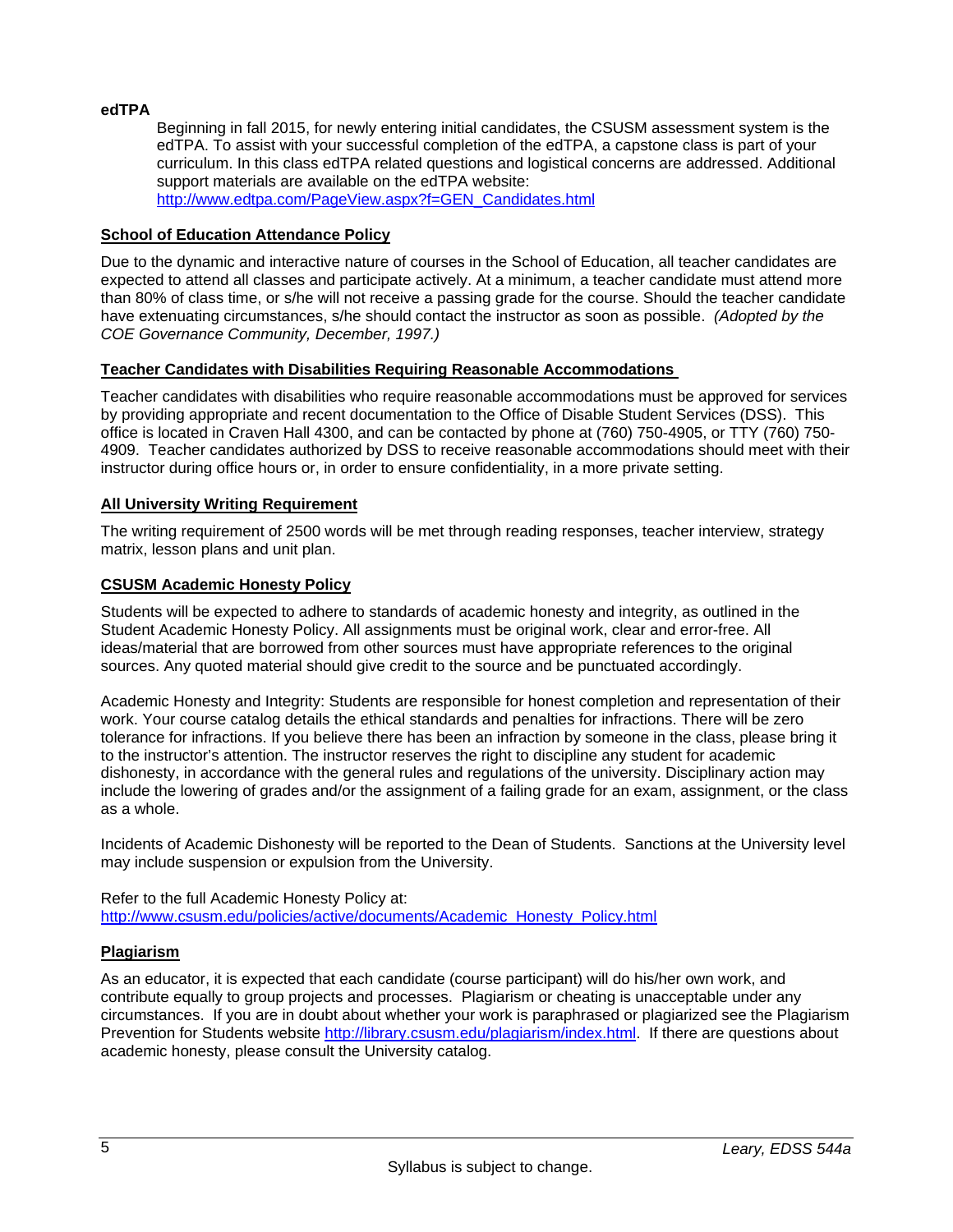## **Electronic Communication Protocol**

Electronic correspondence is a part of your professional interactions. If you need to contact instructor or other teacher candidates, e-mail is often the easiest way to do so. It is my intention to respond to all received e-mails in a timely manner. Please be reminded that electronic correspondences are a very specific form of communication, with their own form of nuances, meanings, and etiquette. For instance, electronic messages sent with all upper case letters, major typos, or slang, often communicates more than the sender originally intended. With that said, please be mindful of all electronic messages you send, to your colleagues, to faculty members in the School of Education, or to persons within the greater educational community. All electronic messages should be crafted with professionalism and care.

## *Things to consider:*

- Would I say in person what this e-mail specifically says?
- How could this e-mail be misconstrued?
- Does this e-mail represent my highest self?
- Am I sending this e-mail to avoid a face-to-face conversation?

## **EDSS 544A COURSE INFORMATION REQUIREMENTS AND ASSIGNMENT DESCRIPTIONS**

## **Course Description**

## **EDSS 544 A (2 units) Secondary Social Studies Education**

Focuses on developing an understanding of theory, methodology, and assessment of Social Studies in integrated and inclusive secondary classrooms: Part A. This course is aligned with California's SB 2042 Standards.

## **Objectives**

During interrelated activities in program coursework and fieldwork, SS history/social science candidates learn and practice ways to:

- 1. state-adopted K-12 academic content standards for students in history while helping students to use history-social science analysis skills at intermediate and advanced levels;
- 2. apply social science concepts to historical issues and enrich the study of history through in-depth case studies, historical literature, and cross-cultural activities;
- 3. encourage civic participation through studies of democratic civic values and constitutional principles;
- 4. deal honestly and accurately with controversial issues in historical or contemporary contexts;
- 5. discuss important roles of culture in world and United States history without bias;
- 6. incorporate a range of critical thinking skills and literacy skills into social studies instruction;
- 7. utilize active forms of social science learning with all students, including simulations, debates, research studies and cooperative projects.

As a result of this course, you will be able to:

- 1. Apply the California History/Social Science Framework, the State H/SS Standards and the CA Common Core Standards to the classroom experience;
- 2. Incorporate primary source materials, the arts, and oral history methods into social studies instruction;
- 3. Become aware of the multitude of community resources available to teachers and the ways in which these resources can be used to strengthen the social studies program;
- 4. Design lesson plans and implement them through a developmentally appropriate unit that reflects the needs of the learning community while infusing a multicultural perspective throughout.
- 5. Design curricula that reflect a variety of instructional strategies and that develop higher-level thinking skills through active participation;

## **Credit Hour Policy Statement**

Secondary Social Studies Methods is a two unit course, which requires the students to work at least four hours a week outside of class. The four hours a week of work outside of class will be comprised of reading assignments, preparation of classroom presentations, and completion of course assignments.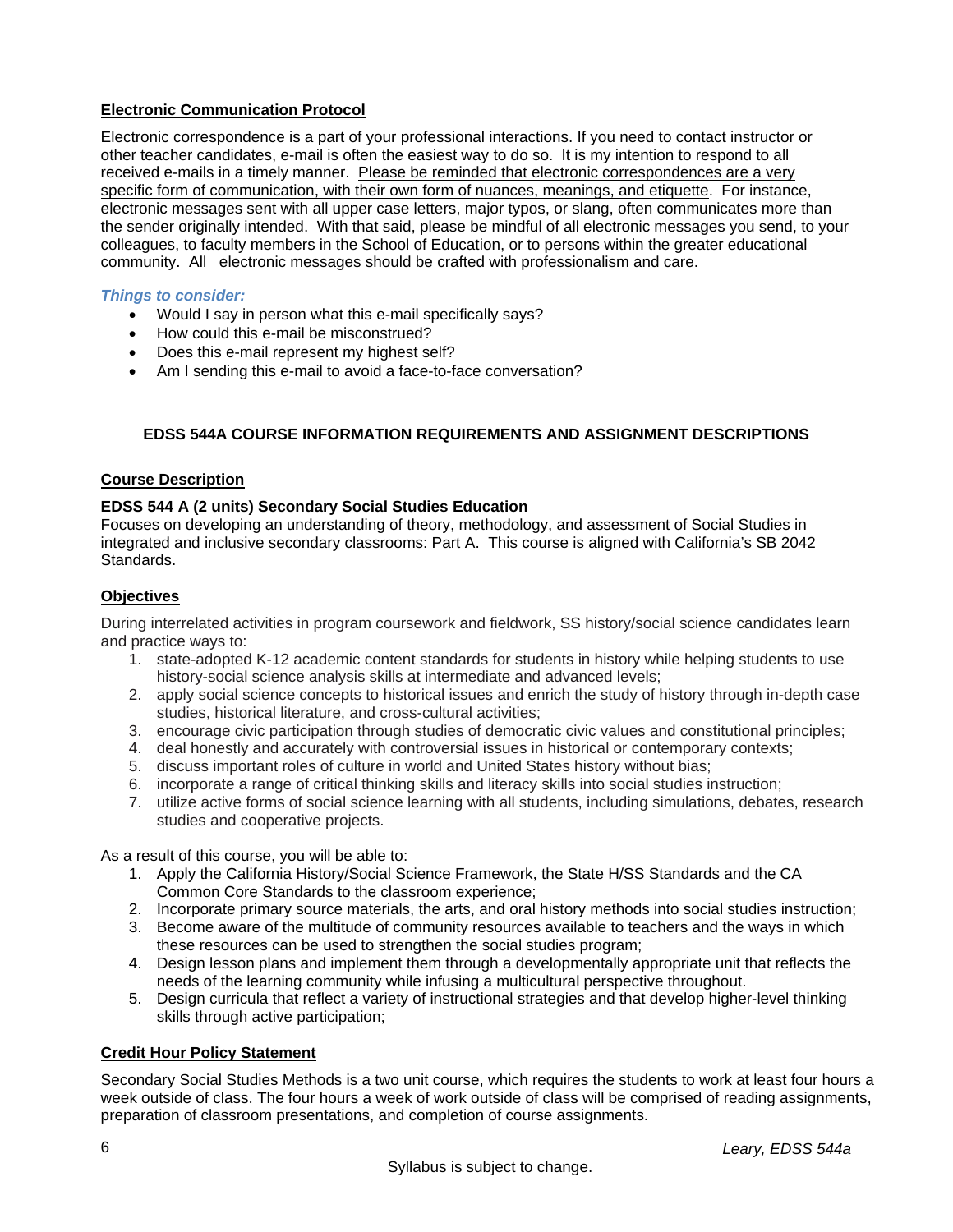## **Required Texts**

California's Common Core Standards for English Language Arts and Literacy in History/Social Studies, Science and Technical Subjects. http://www.cde.ca.gov/re/cc/ California Curriculum Frameworks: http://www.cde.ca.gov/ci/cr/cf/allfwks.asp

A choice of one of the following books for out of class reading and in class small group discussion. *A History of the World in 6 Glasses*, by Tom Standage, or *A Little History of the World,* by E. H. Gombrich.

#### **Course Requirements**

Teacher education is a professional preparation program. It is expected that teacher candidates will come to class prepared to discuss the readings, submit required assignments, and participate in class activities. Teacher candidates are expected to adhere to academic honesty and integrity, standards of dependability, confidentiality and writing achievement. Because it is important for teachers to be able to effectively communicate their ideas to students, parents, colleagues, and administrators, writing that is original, clear and error-free is a priority for the School of Education. Points will be deducted if assignments are submitted late. *Half credit for any late assignments turned in within one week of the original due date. No assignments will be accepted after one week.*

It is expected that work will be turned in on time. Please discuss individual issues with the instructor.

#### **Assignments (in brief)**

- **Strategies Notebook (20 points possible)**: Careful, clear notes of instructional strategies covered in class, with explanations and specific examples of how you used (or would use) the strategies in your unit design and lesson planning
- **Understanding by Design Unit Plan (70 points possible):** Each student will be responsible for creating a unit plan based on the UbD template *Stage I*. Identify standards, enduring understandings, Big Ideas, and the clear, attainable objectives. *Stage II.* Create a performance assessment based on Depth of Knowledge principles that allows students to show their understanding of the Big Idea and answer the Essential Question
- **Thoughtful participation (10 points; assessed partially by Professional Dispositions):** Being a teacher involves more than planning lessons and delivering instruction. You must be able to articulate the reasons behind your curricular decisions, to advocate for students, and to defend policies about which you feel strongly. Engaging in professional conversations with parents, administrators, other teachers, and the public is imperative for teachers today. To that end, we expect that each student will participate actively and thoughtfully in each class session.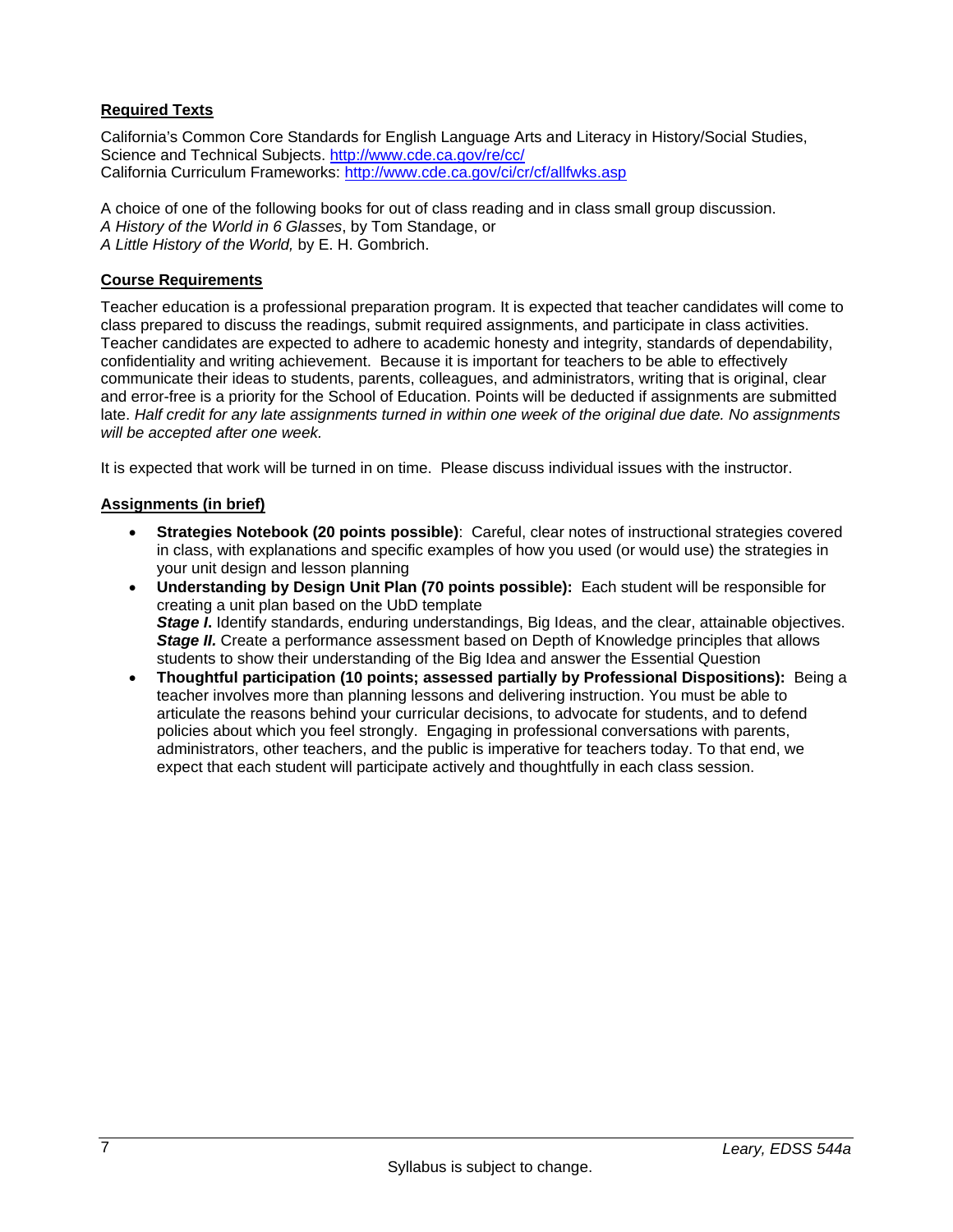## **EDSS 544A AND 546A SECONDARY ENGLISH/SOCIAL STUDIES METHODS COURSE CALENDAR**

Although this schedule is carefully planned, the instructor reserves the right to make changes based on unforeseen circumstances and teachable moments.

| Session<br>Date                        | <b>Topic</b>                                                        | Your Responsibilities                                                                                                                                   |  |
|----------------------------------------|---------------------------------------------------------------------|---------------------------------------------------------------------------------------------------------------------------------------------------------|--|
| #1                                     | Introductions                                                       | Come prepared to learn, participate and share! UH 273                                                                                                   |  |
| 8/30<br><b>Joint</b><br><b>Session</b> | <b>Review Syllabus</b>                                              | Have access to the Methods Syllabus                                                                                                                     |  |
|                                        | <b>Begin Effective Teaching</b><br>discussion                       |                                                                                                                                                         |  |
| #2<br>9/13                             | What is effective teaching?                                         | Read article "Building Better Teachers" and be prepared to share<br>your thoughts and questions on the excerpt and teaching profession                  |  |
|                                        | <b>Review Methods Course</b><br>assignments<br>Start Unit Planning: | Bring California Framework Standards for secondary social studies<br>and Common Core State Standards                                                    |  |
|                                        | Introduction to UbD and<br>Deciphering the Standards                | Bring syllabus for first semester for your placement class (pacing<br>guide if you do not have access to syllabus)                                      |  |
|                                        |                                                                     | Begin Unit Plan Assignment (understanding vs. coverage)                                                                                                 |  |
| #3<br>9/20                             | <b>Big Ideas</b>                                                    | Bring California Framework Standards for secondary social studies                                                                                       |  |
|                                        |                                                                     | Bring syllabus for first semester for your placement class (pacing                                                                                      |  |
|                                        | Who is in our classroom?                                            | guide if you do not have access to syllabus)                                                                                                            |  |
|                                        | <b>Differentiation</b>                                              | Begin Strategies notebook (electronic version)                                                                                                          |  |
| #4                                     |                                                                     | Read posted articles/websites on the various delivery systems                                                                                           |  |
| 10/4                                   | <b>Essential Questions</b>                                          |                                                                                                                                                         |  |
|                                        | Delivery System                                                     | Have access to your UbD template                                                                                                                        |  |
| #5<br>10/11                            | Document Based<br>Questions and Depth of<br>Knowledge               | Bring a few relevant primary sources for a current or near-future unit<br>from your placement class (quotes/excerpts, cartoons,<br>artwork/photos, etc) |  |
|                                        | Performance Task<br>Assessments                                     | Have access to the Common Core State Standards                                                                                                          |  |
|                                        |                                                                     | Bring your UbD template                                                                                                                                 |  |
| #6<br>10/25                            | <b>Content and Academic</b><br>Language (Sentence<br>Frames)        | Bring a pretty good draft of your UbD template for Stages I and<br>Ш                                                                                    |  |
| #7                                     | Lesson Planning                                                     | Strategies Notebook Due Thursday, 11/3 by 11:55 PM                                                                                                      |  |
| 11/1<br><b>Joint</b>                   | Workshop                                                            |                                                                                                                                                         |  |
| <b>Session</b>                         | <b>WHERETO</b>                                                      |                                                                                                                                                         |  |
| #8                                     | <b>Online Class</b>                                                 | DUE: Completed UbD template with Stages I-II on Thursday                                                                                                |  |
| 11/15                                  | (support for completing                                             | 11/17 by 11:55 PM                                                                                                                                       |  |
|                                        | your UbD template)                                                  |                                                                                                                                                         |  |
| #9                                     | Feedback and evaluations                                            |                                                                                                                                                         |  |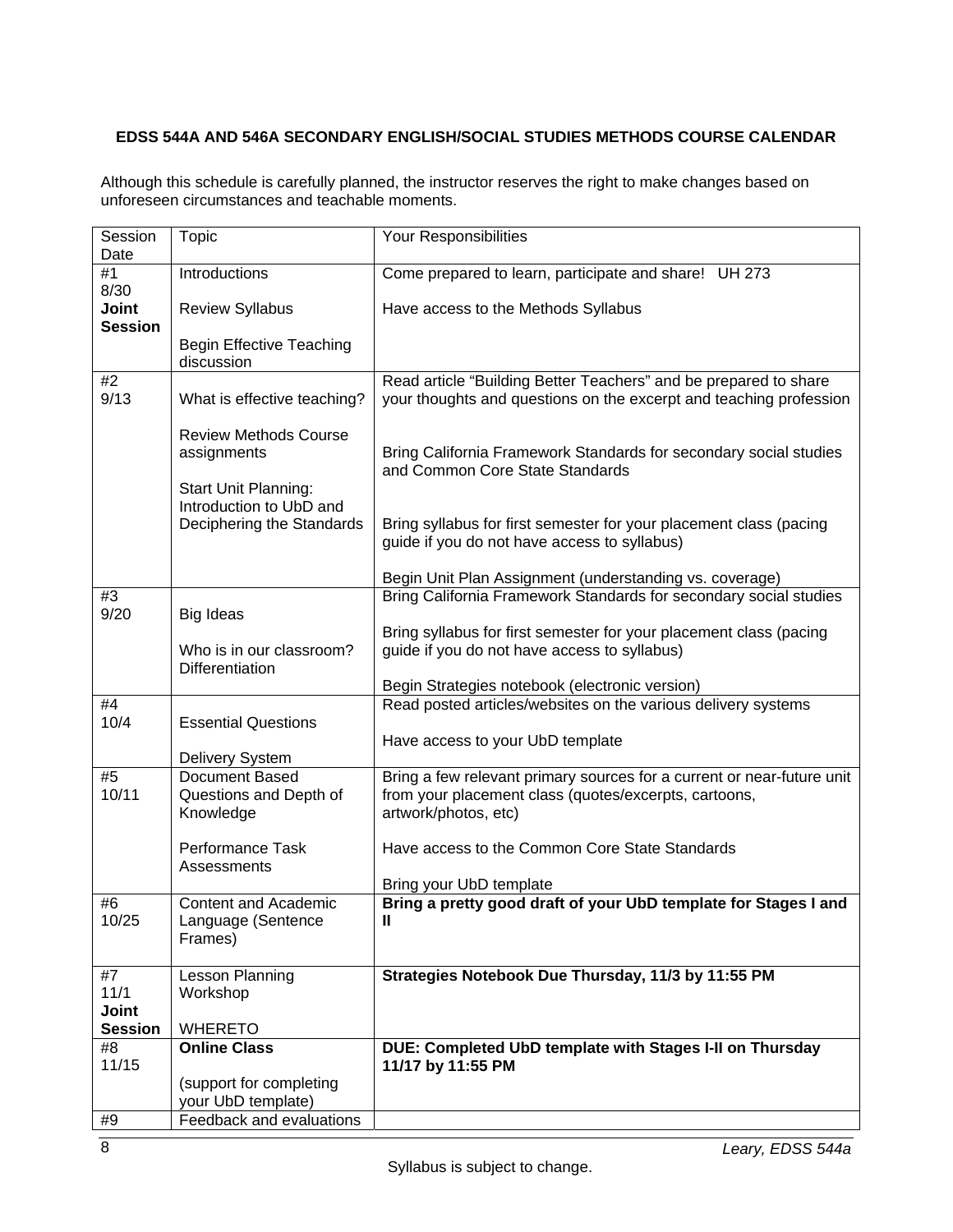| 11/29                                                                                                                                                                                                                        | (slice and drink at Flippin') |                                                                             |
|------------------------------------------------------------------------------------------------------------------------------------------------------------------------------------------------------------------------------|-------------------------------|-----------------------------------------------------------------------------|
|                                                                                                                                                                                                                              |                               | <b>ASSIGNMENT SHEET</b>                                                     |
| EDSS 544A                                                                                                                                                                                                                    |                               |                                                                             |
|                                                                                                                                                                                                                              |                               |                                                                             |
|                                                                                                                                                                                                                              |                               | School Site______________________________Clinical Practice Class___________ |
| Strategies Notebook (20 points possible) Due Thursday 11/3 by 11:55 PM<br>Unit Plan (70 points possible): Due Thursday, Nov. 17 at 11:55 PM<br>Stage I________Stage II_____<br>Thoughtful participation (10 points possible) |                               |                                                                             |
| <b>Final Exam Statement</b>                                                                                                                                                                                                  |                               |                                                                             |

There is no final exam for 544A.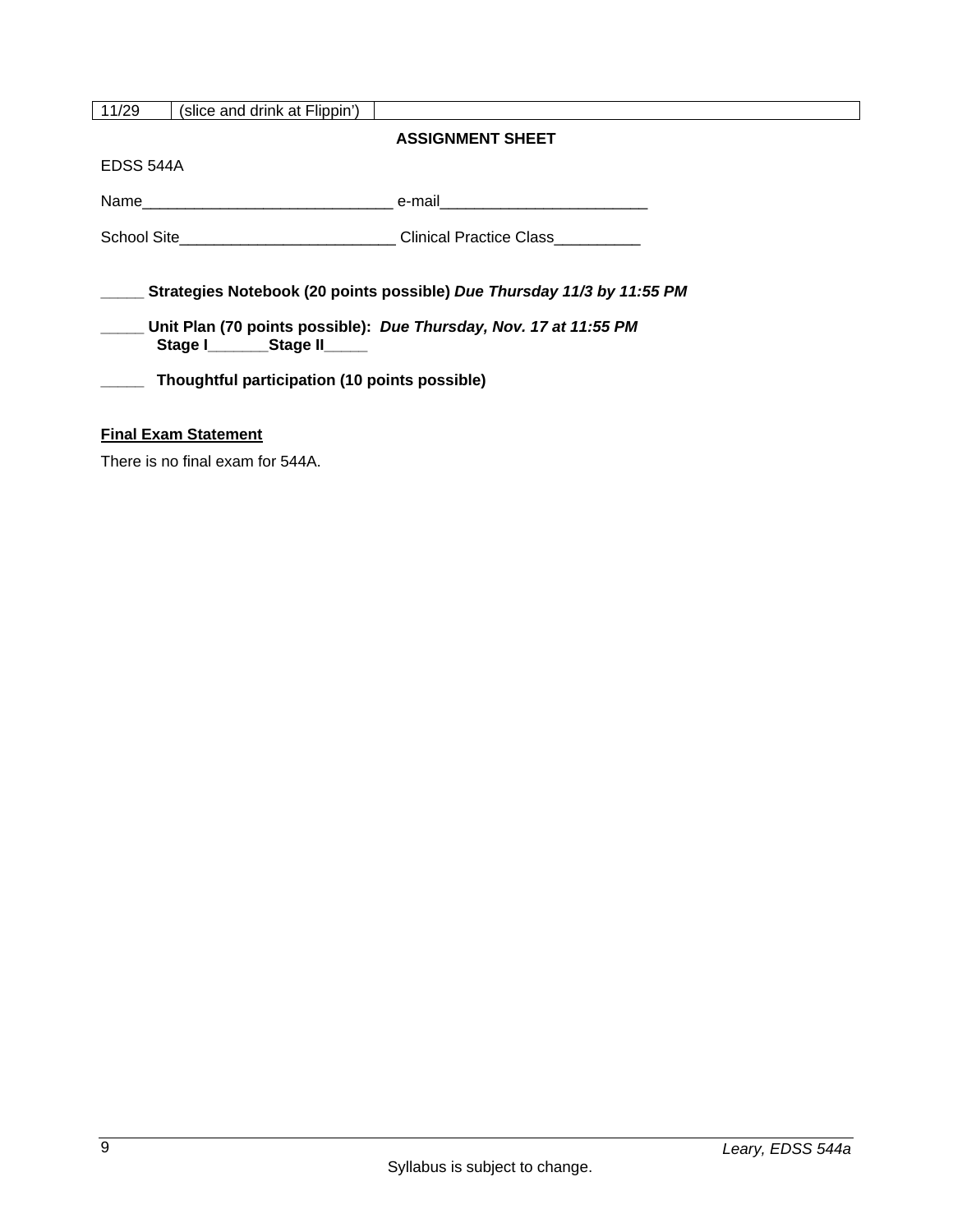## **STRATEGIES NOTEBOOK TEMPLATE FOR 544A: DUE TUESDAY 11/17 BY 11:55 PM**

- 1. Need multiple entries for each source
- 2. Minimum of 15 entries

| Source                 | <b>Strategy Description</b>                                                                                                                                                                                                                                                                                 | <b>Practical Use of Strategy</b>                                                                                                                                                                                                                                                                               |
|------------------------|-------------------------------------------------------------------------------------------------------------------------------------------------------------------------------------------------------------------------------------------------------------------------------------------------------------|----------------------------------------------------------------------------------------------------------------------------------------------------------------------------------------------------------------------------------------------------------------------------------------------------------------|
| <b>Methods</b>         | The 6 Cs for Primary Sources are<br>Content, Citation, Context,<br>Connections, Communication,<br>Conclusions, The strategy has the<br>students look for and organize the<br>supplemental document into facts, the<br>source, relevant information, prior<br>knowledge, reliability and make<br>conclusions | Valuable strategy for document<br>analysis, such as a document-based<br>question or any exercise requiring the<br>students to utilize primary sources to<br>support their claims. Also useful when<br>students are being asked to consider<br>multiple points of view from various<br>primary source documents |
| Cooperating<br>Teacher |                                                                                                                                                                                                                                                                                                             |                                                                                                                                                                                                                                                                                                                |
| Observations           |                                                                                                                                                                                                                                                                                                             |                                                                                                                                                                                                                                                                                                                |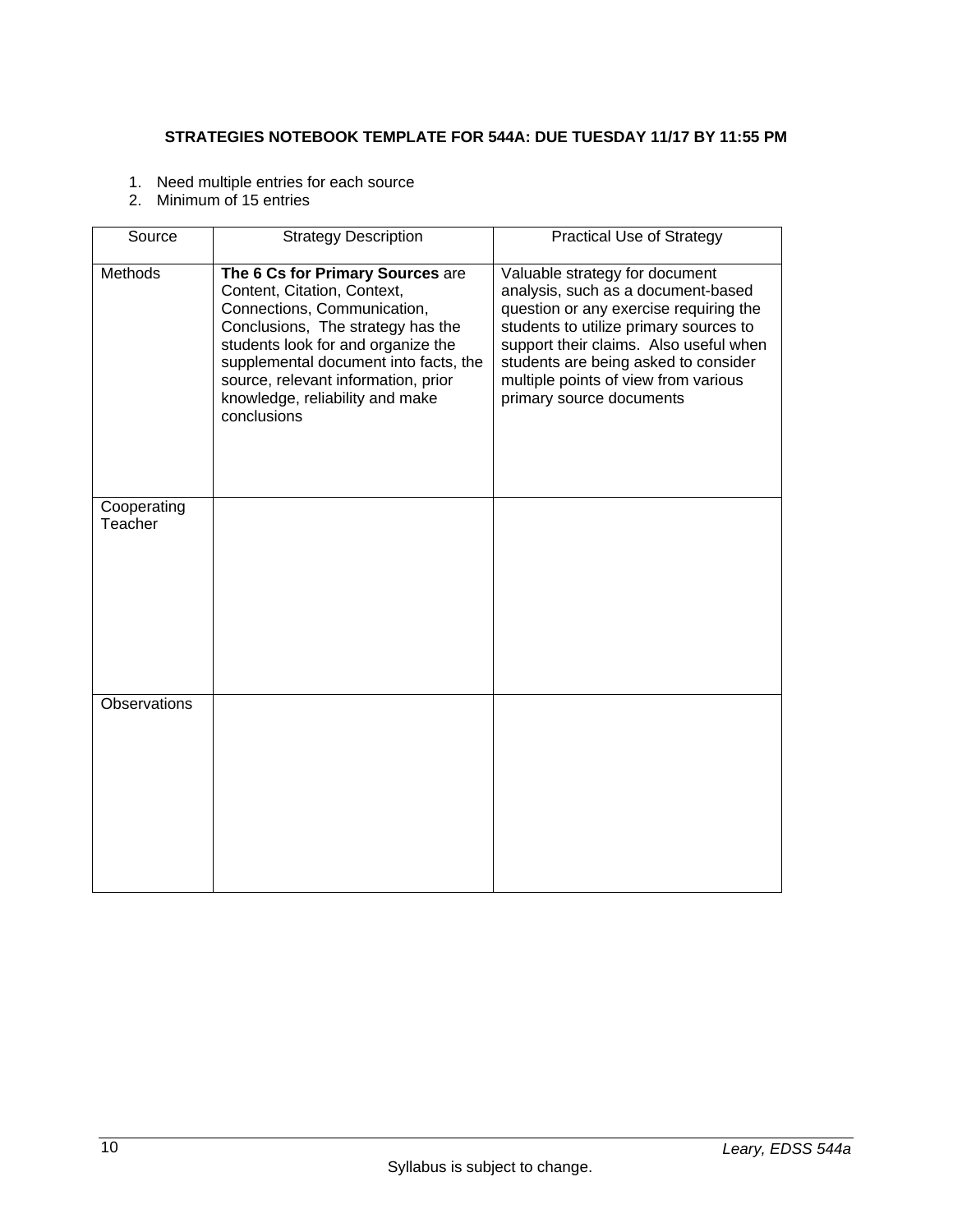# **UNIT PLAN TEMPLATE FOR 544A: DUE TUESDAY, NOV. 24 AT 11:55 PM**

|                                                                                                                                | UNDERSTANDING BY DESIGN: SOCIAL STUDIES METHODS 544A |  |  |
|--------------------------------------------------------------------------------------------------------------------------------|------------------------------------------------------|--|--|
| <b>Designer Name(s):</b><br><b>Subject Area:</b><br><b>Unit Title/Focus:</b><br><b>Estimated Amount of Instructional Time:</b> | Date:<br><b>Grade Level(s):</b>                      |  |  |
|                                                                                                                                | <b>Stage 1 - Desired Results</b>                     |  |  |
| <b>State Content and Skill Standards:</b>                                                                                      |                                                      |  |  |
| <b>Enduring Understandings:</b><br>Students will understand that                                                               | <b>Essential Questions:</b>                          |  |  |
| <b>Big Idea(s)</b>                                                                                                             |                                                      |  |  |
| What students will kno                                                                                                         | What students will be able to do:                    |  |  |
|                                                                                                                                | <b>Stage 2 - Assessment Evidence</b>                 |  |  |
| Performance Tasks:                                                                                                             | Other Evidence:                                      |  |  |
| Stage 3 - Learning Plan                                                                                                        |                                                      |  |  |
| Learning Activities:                                                                                                           |                                                      |  |  |